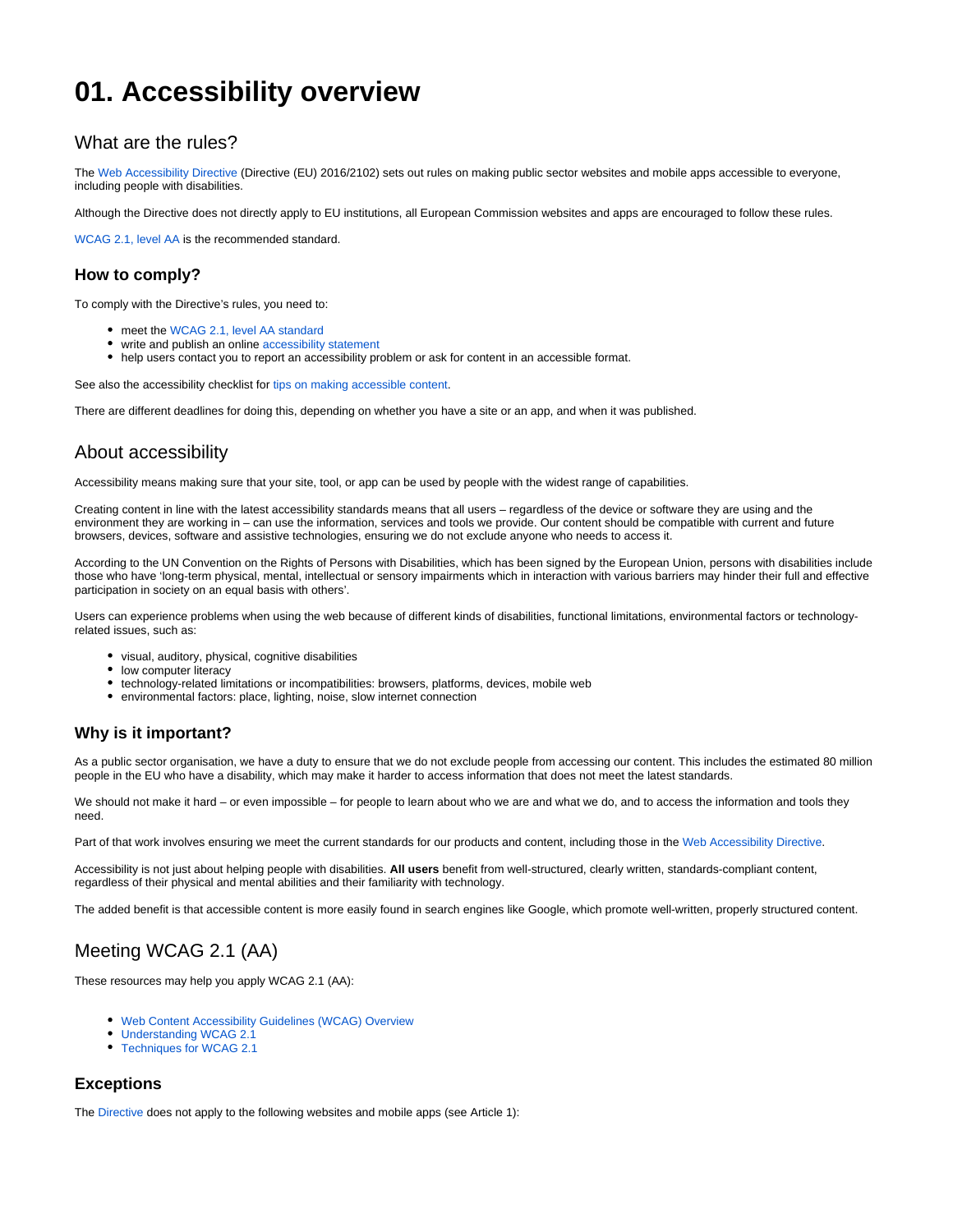- **office file formats** published **before 23 September 2018** (unless needed for active administrative processes relating to the tasks performed by the organisation)
- **pre-recorded video or audio** or other 'time-based media' published **before 23 September 2020**
- **live video or audio** or other time-based media
- **online maps**, as long as key information is provided in an accessible digital way for maps for navigational use
- **third-party content** that is not funded or developed by, or under the control of, the organisation concerned
- **reproductions of items in heritage collections** that cannot be made fully accessible
- **extranets and intranets** websites that are only available for a closed group of people and not the general public, published before 23 September 2019, until they undergo a substantial revamp
- **archives** sites and apps that contain only content that is not needed for active administrative processes and not edited or updated **after 23 September 2019**

## <span id="page-1-0"></span>Writing an accessibility statement

Under the [Web Accessibility Directive,](https://eur-lex.europa.eu/legal-content/EN/TXT/?uri=uriserv:OJ.L_.2016.327.01.0001.01.ENG&toc=OJ:L:2016:327:TOC) EU public sector websites should have an accessibility statement.

Typically, this statement:

- explains which accessibility standards you comply with
- lists any improvements you have made
- lists any content that is not accessible and why
- **•** is written in simple, non-technical language
- tells users how they can contact you to report accessibility problems, or ask for information in an accessible format

You may find the following resources helpful:

[Model accessibility statement – European Commission](http://data.europa.eu/eli/dec_impl/2018/1523/oj) – sample statement from Implementing Decision (EU) 2016/1523

#### [Accessibility statement generator tool – W3C](https://www.w3.org/WAI/planning/statements/generator/#create)

Usually, to write this statement, you would need to carry out an [accessibility audit](https://www.w3.org/WAI/test-evaluate/) of your site. You should ask an accessibility expert to help you with this.

If that is not possible, there are [some basic accessibility checks you can do yourself](https://urldefense.proofpoint.com/v2/url?u=https-3A__www.gov.uk_government_publications_doing-2Da-2Dbasic-2Daccessibility-2Dcheck-2Dif-2Dyou-2Dcant-2Ddo-2Da-2Ddetailed-2Done_doing-2Da-2Dbasic-2Daccessibility-2Dcheck-2Dif-2Dyou-2Dcant-2Ddo-2Da-2Ddetailed-2Done&d=DwMFaQ&c=8NwulVB6ucrjuSGiwL_ckQ&r=yaVjGieQJvAKoaHhEkD1cprAPLqYv0cqmj2tOe34oN4&m=5QJxmXk_wPtzZmdAiSxf9IBNba4Ay4RTkendr4A4BX0&s=H0hLjW0IQHAUbdMQ-jnFwXvluVA1oooX2y6dW_8IXXE&e=).

For the [Commission's website](https://ec.europa.eu/info/index_en), DG Communication is responsible for creating and publishing the statement.

# **Documents**

It is best to create your content as HTML webpages. But if you do need to upload documents, make sure they are **accessible**.

[Structure your documents correctly](https://support.office.com/en-us/article/make-your-word-documents-accessible-to-people-with-disabilities-d9bf3683-87ac-47ea-b91a-78dcacb3c66d?ui=en-US&rs=en-US&ad=US) (using headings and styles).

You can [convert your files to PDF using the Commission's Document e-Services.](https://webgate.ec.europa.eu/fpfis/wikis/spaces/viewspace.action?key=CoDe) If you send a properly structured Word file to this service, it will automatically email you back an **accessible PDF version**.

Avoid creating content in document form only.

## Tools

You can use automatic accessibility checkers to help check your site or tool meets the required standards. But you should never rely on tools alone. They' re just the start. Think of them like running the spelling checker in Word.

Manual checking (by a human) and using assistive technology (e.g. screen readers) is also essential.

Some points to bear in mind:

- at best, tools find 10-30% of the errors on a page
- just because a tool finds errors, does not mean they are all 'true' accessibility barriers
- some tools give 'false positives' or 'tool errors'
- not all errors can be detected by tools
- just because a tool says a website is accessible, does not mean that it is
- typically, tools can only check 15-20% of the WCAG success criteria
- some checks are only partial (e.g. they can check there is an alt attribute, not if it is the right one)
- different tools are aimed at different target audiences (e.g. designers, developers)
- you may need to run two or more tools to get the best results

You may find the following links helpful:

- [What automatic tools can and cannot do W3C](https://www.w3.org/WAI/test-evaluate/tools/selecting/)
- [What we found when we tested tools on the world's least accessible web page GOV.UK](https://accessibility.blog.gov.uk/2017/02/24/what-we-found-when-we-tested-tools-on-the-worlds-least-accessible-webpage/)
- [Building the most inaccessible site possible with a perfect Lighthouse score blog post, Manuel Matuzovic](https://www.matuzo.at/blog/building-the-most-inaccessible-site-possible-with-a-perfect-lighthouse-score/)

While DG Communication cannot endorse any **specific products** or software, here are some tools you may like to try:

[Color Contrast Analyzer](https://urldefense.proofpoint.com/v2/url?u=https-3A__developer.paciellogroup.com_resources_contrastanalyser_&d=DwMFaQ&c=8NwulVB6ucrjuSGiwL_ckQ&r=yaVjGieQJvAKoaHhEkD1cprAPLqYv0cqmj2tOe34oN4&m=5QJxmXk_wPtzZmdAiSxf9IBNba4Ay4RTkendr4A4BX0&s=TsxkPYzFBXVkvFmC2CcFnTJ0C3P8xoBjkJ32vNRbIcE&e=)